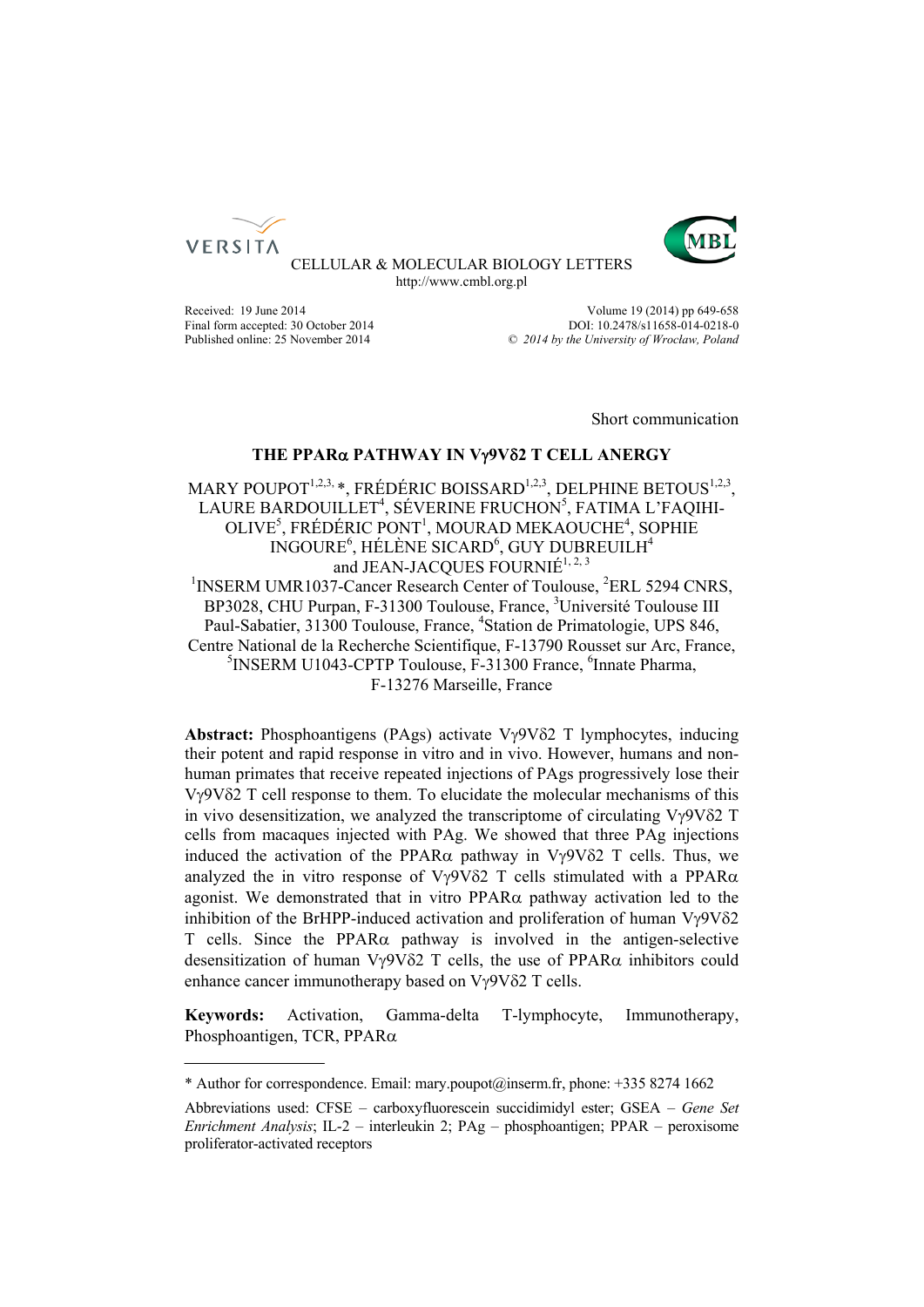### **INTRODUCTION**

The  $\gamma\delta$  T lymphocytes present hallmarks of both innate and adaptive immunity. In human and non-human primates, the peripheral repertoire of  $\gamma$ <sup>8</sup> TCR is mostly restricted to TCRVy9V $\delta$ 2, presumably as a result of repeated exposure to few antigens called phosphoantigens (PAgs). Upon activation with PAgs, these cells release pro-inflammatory chemokines and cytokines and mediate cell cytotoxicity, prior to undergoing an intense proliferation leading to clonal expansion. In parallel,  $Vv9V\delta 2$  T cells mature from naive through central memory to Th1 effector memory and cytotoxic TEMRa cells. TEMRa cells mediate potent natural killer-like cytotoxic responses against tumor cell targets [1, 2].

These features make  $V\gamma9V\delta2$  T lymphocytes versatile and attractive candidates for new cancer immunotherapy [3–6]. Synthetic analogues of natural PAgs, such as bromohydrin pyrophosphate (BrHPP), have been produced and used in preclinical and clinical studies. They show the potent and rapid response of the V9V2 T lymphocytes in vitro and in vivo. Their response indeed comprises an IL-2-dependent clonal expansion, but surprisingly does not show memory to prior exposure to PAg stimulus.

In a preclinical study of PAg safety in the cynomolgus, the first infusions of BrHPP with low dosages of IL-2 induced a transient amplification and cytokine response of circulating Vy9V $\delta$ 2 T cells, while further infusions of BrHPP and IL-2 led to their progressive exhaustion [7]. In a TB vaccine setting, eight out of eight macaque monkeys that were injected three times with BrHPP in a subunit vaccine responded to the first injection but did not respond to subsequent boosters [8]. Several other unpublished studies from our and other laboratories have confirmed that non-human primates repeatedly injected with PAgs progressively lose their  $V\gamma9V\delta2$  T cell response to such synthetic stimuli. In humans, repeated injections of clinical-grade BrHPP (IPH1101, Innate Pharma) also progressively reduce the response of circulating  $V\gamma9V\delta2$  T cell [9].

PPARs are nuclear receptors and transcription factors for genes regulating cellular differentiation, development, metabolism and tumorigenesis. PPAR $\alpha$  is mostly expressed in tissues with high rates of mitochondrial fatty acid oxidation. Upon binding of natural unsaturated fatty acids, leukotriene B4 or synthetic fibrates, PPAR $\alpha$  promotes lipid mobilization and catabolism [10]. By contrast, in immune cells  $PPAR\alpha$  primarily inhibits inflammatory pathways by repressing c-jun and NF-κB [11, 12]. PPAR $\alpha$  also inhibits IFNy responses of human  $\alpha\beta$  T cells [13]. Whether PPAR $\alpha$  also regulates human  $\gamma\delta$  T cell functions remains unclear.

PAg-selective desensitization has been identified as a pitfall in the development of  $V\gamma9V\delta2$  T cell-based cancer immunotherapy [14, 15]. As the first step to elucidate the molecular mechanisms underlying this in vivo desensitization, we analyzed the transcriptome of circulating  $V\gamma9V\delta2$  T cells from macaques injected with BrHPP and control subjects that did not receive the injection. The comparison of the transcriptome before injection versus that after three injections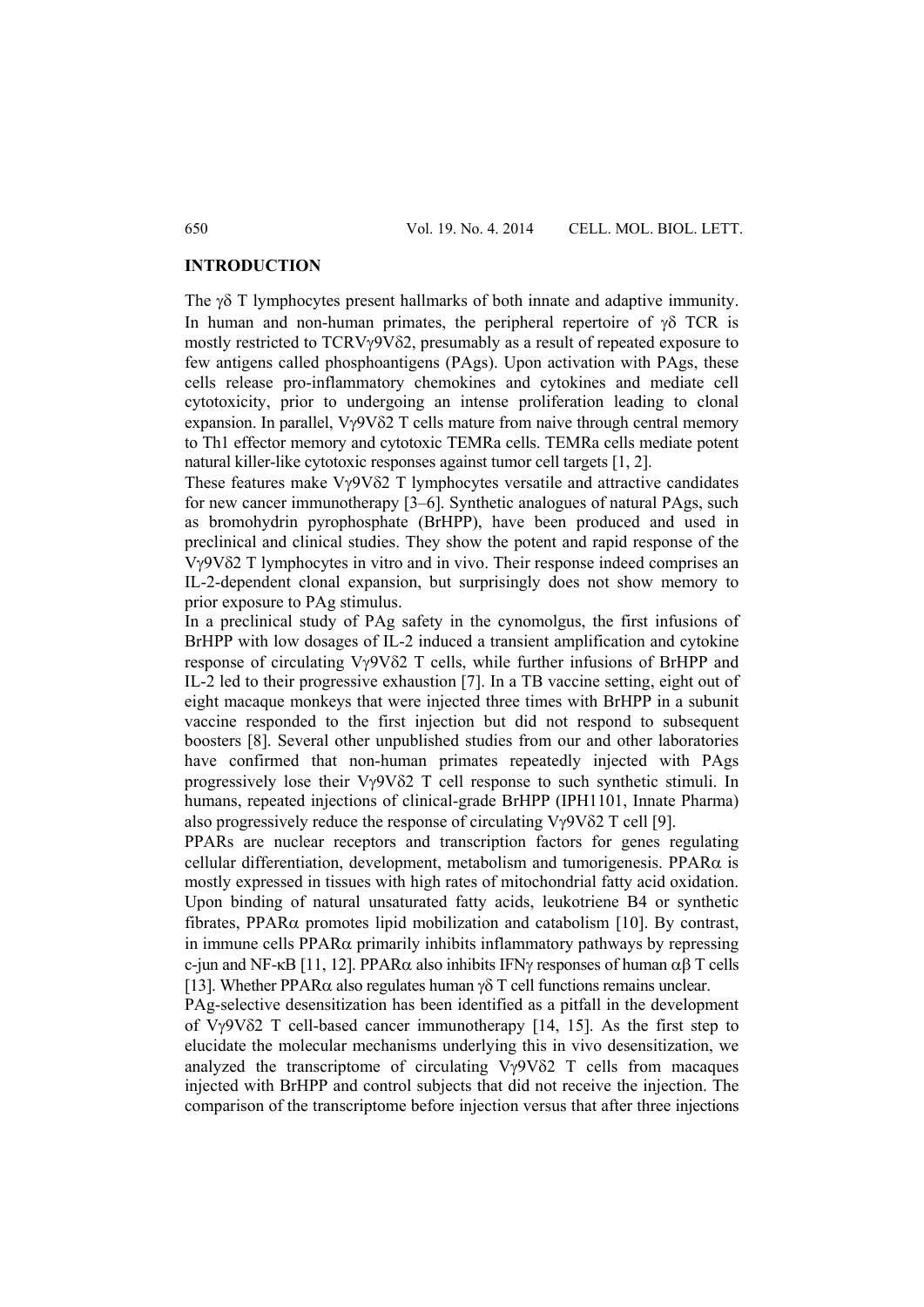outlined a gene expression pattern (GEP) reflecting activation of the PPAR $\alpha$ pathway. As these results suggested that in vivo PAg desensitization of  $Vv9V\delta2$  $T$  lymphocytes is associated with activation of PPAR $\alpha$ , we tested whether activation of the PPAR $\alpha$  pathway in human V $\gamma$ 9V $\delta$ 2 T cells affected their response to PAgs. We found that PPAR $\alpha$  agonist-treated V $\gamma$ 9V $\delta$ 2 T cells are unresponsive to BrHPP, confirming that activation of PPAR $\alpha$  could contribute to  $\gamma\delta$  cell desensitization.

### **MATERIALS AND METHODS**

#### **Primate cell samples**

Animal care and handling was carried out at the Experimentation Animal-Station de Primatologie-UPS 846 CNRS (Rousset sur Arc, France) in accordance with standard guidelines, following a protocol submitted to and approved by the local ethical committee. Four age- and sex-matched cynomolgus macaques (2.5–4.4 kg) received three successive injections of BrHPP (doses of 50 mg/kg in 30 min intravenous infusions on days 0, 26 and 55) over 2 months, plus subcutaneous injection of rhIL-2 (10<sup>6</sup> IU, Proleukin Chiron) daily for 5 days after each BrHPP injection. Then, 4 ml of blood were collected prior to the first injection and seven days after each injection of BrHPP, i.e. on day 0 (I1), day 28 (I2) and day 55 (I3). TCRV $\gamma$ 9<sup>+</sup> cells were sorted (> 98%) as described previously [7, 8].

### **Microarray procedures**

Total RNA from the specified macaque  $TCRV\gamma^{9}$  cell samples was isolated using TRIzol Reagent (Invitrogen Life Technologies). The quality of each RNA was assessed with Agilent 2100 Bioanalyser (Agilent Technologies, Palo Alto, CA, USA). Microarray analyses were performed using 1–3 µg total RNA, GeneChip Rhesus Macaque Genome Array and GeneChip Operating Software (Affymetrix). The raw transcriptome data were normalized in batch using the RMA software to yield 27755 annotated probe sets for further comparative analysis. The genes differentially expressed were defined using two-way Student's tests ( $p < 0.01$ ), then analyzed for enrichment in functionally related genes among lists downloaded from the GSEA C1–C5 gene sets collection. Gene-selective enrichment analysis was performed as described previously [16] using the Autocompare freeware (https://sites.google.com/site/fredsoftwares/products/data-mining).

### **V9V2 T lymphocytes early activation and IFN production**

PBMCs isolated from healthy donors (Etablissement Français du Sang, Toulouse, France) after Ficoll-Hypaque density centrifugation, were cultured at 2.5 M/ml in complete RPMI 1640 medium (Invitrogen), e.g. with L-glutamine, streptomycin, penicillin and sodium-pyruvate (Cambrex Biosciences) supplemented with 10% Fetal Clone I (HyClone/Thermo Fisher Scientific). LY-171883 (0-100 µM; Sigma-Aldrich) and 100 nM BrHPP (Innate Pharma) were added 24 h later. CD69 (Beckman Coulter) expression by  $V\gamma9V\delta2$ T lymphocytes was measured 48 h later via flow cytometry.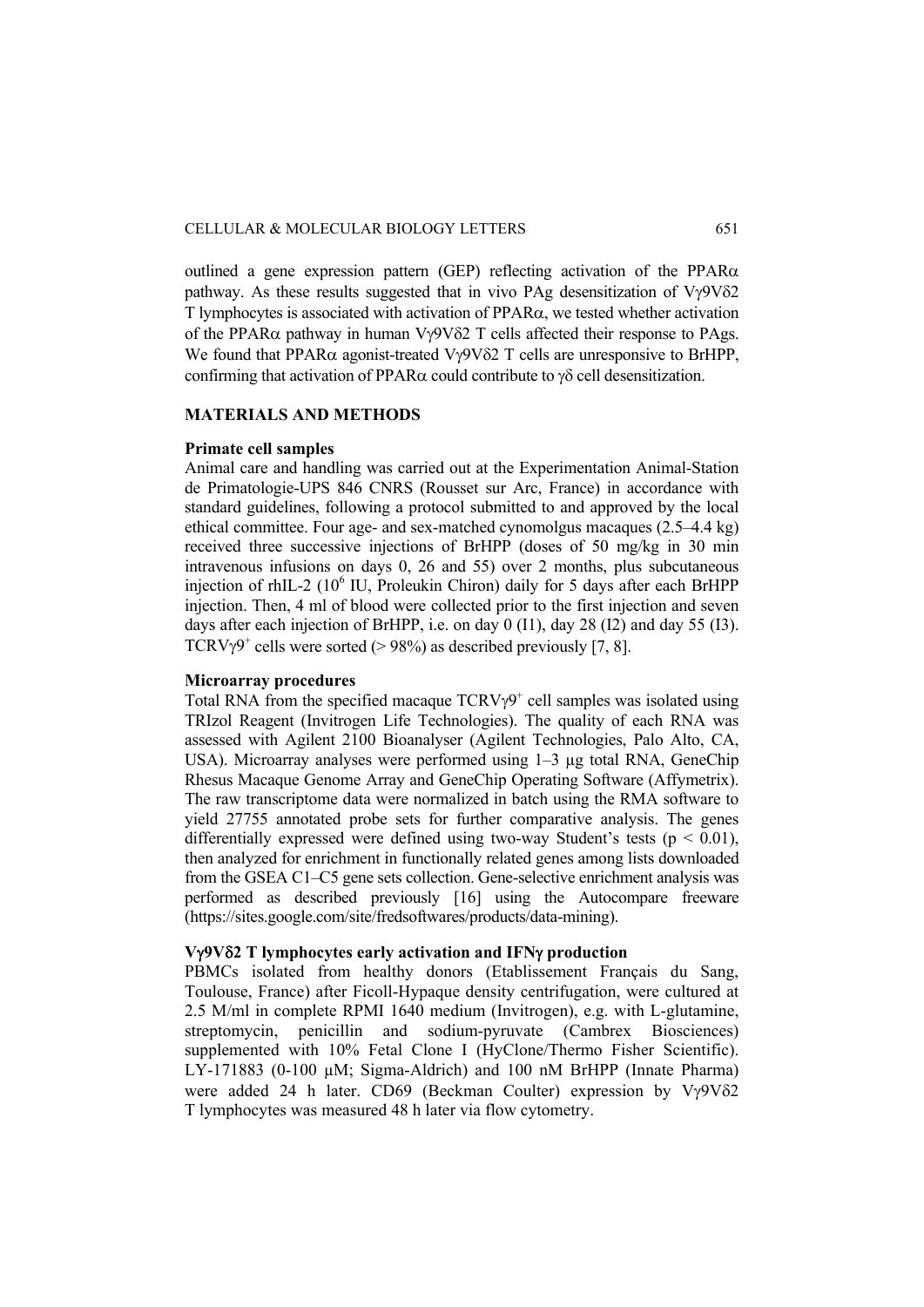IFN expression was measured via flow cytometry with a staining in PBS  $1\%$ saponin with anti-TCRVy9 (Biolegend, San Diego, CA) and anti-IFNy (BD Biosciences, San Jose, CA) after 6 h of treatment with 10 µg/ml brefeldin A (Sigma-Aldrich) and fixation with PBS 2% PFA.

#### **V9V2 T lymphocytes proliferation**

PBMCs were labeled with 0.5  $\mu$ M CFSE (Invitrogen Life Technologies) for 8 min at 37°C, washed and cultured with or without LY-171883 (0–100 µM) and 10 or 100 U/ml rhIL-2 (Sanofi-Aventis). Cells were stimulated 24 h later with 100 nM BrHPP. After six days of culture, cells were stained for TCR V $\gamma$ 9 and analyzed for CFSE dilution via flow cytometry.

## **RESULTS AND DISCUSSION**

Repeated stimulation with PAg selectively desensitizes the  $V\gamma9V\delta2$  T cell lineage in humans and non-human primates [7, 8, 17–19]. To investigate this desensitization, we first analyzed the GEP of purified macaque  $V\gamma9V\delta2$  T cells from subjects injected with BrHPP. Four cynomolgus macaques received three intramuscular injections of BrHPP on day 0 (I1), day 28 (I2) and day 55 (I3), a regimen which abrogates their  $V\gamma9V\delta2$  T cell response to BrHPP [7, 8]. Each blood sample was collected prior to the first injection and seven days after each BrHPP injection. Fresh  $V\gamma9V\delta2$  T cells were then purified: their mRNA fraction was isolated, amplified and hybridized to Affymetryx Rhesus microarrays.

The mean of  $V\gamma9V\delta2$  T cell transcriptomes from the four macaques at the same time points are referred below to as resting, I1, I2 and I3. The I1, I2 and I3 transcriptomes were respectively compared to the resting one (Fig. 1A and B).

The I1 transcriptome encompassed 1013 genes differentially expressed relative to the resting cells (695 genes upregulated and 317 genes downregulated,  $p < 0.05$ ). Of these 1013 genes, only 483 were fully annotated in macaques. Furthermore, among these 483 macaque I1  $\gamma\delta$  response genes, 146 (30%) are orthologs of human  $Vv9V\delta2$  T response genes modulated one week after a single in vitro exposure to BrHPP [8].

The I2 transcriptome encompassed 959 genes differentially expressed relative to the resting cells (497 genes upregulated and 462 genes downregulated,  $p < 0.05$ ). Only 198 genes (~20%) were common to the I1 and I2 transcriptomes.

The I3 transcriptome showed a still-distinct pattern of expression, since it comprised only 522 genes significantly modulated (285 upregulated and 237 downregulated,  $p \le 0.05$ ,  $\sim 80\%$  of which were not in the I1 or I2 transcriptomes. Actually, only 37 genes (3% of the initial transcriptional response) were shared by the I1, I2 and I3 transcriptomes, confirming a global change in the V $\gamma$ 9V $\delta$ 2 T cell gene expression response according to the number of injection cycles (Fig. 1B). Of the modulated 522 I3 genes, 130 were fully annotated in the macaque genome.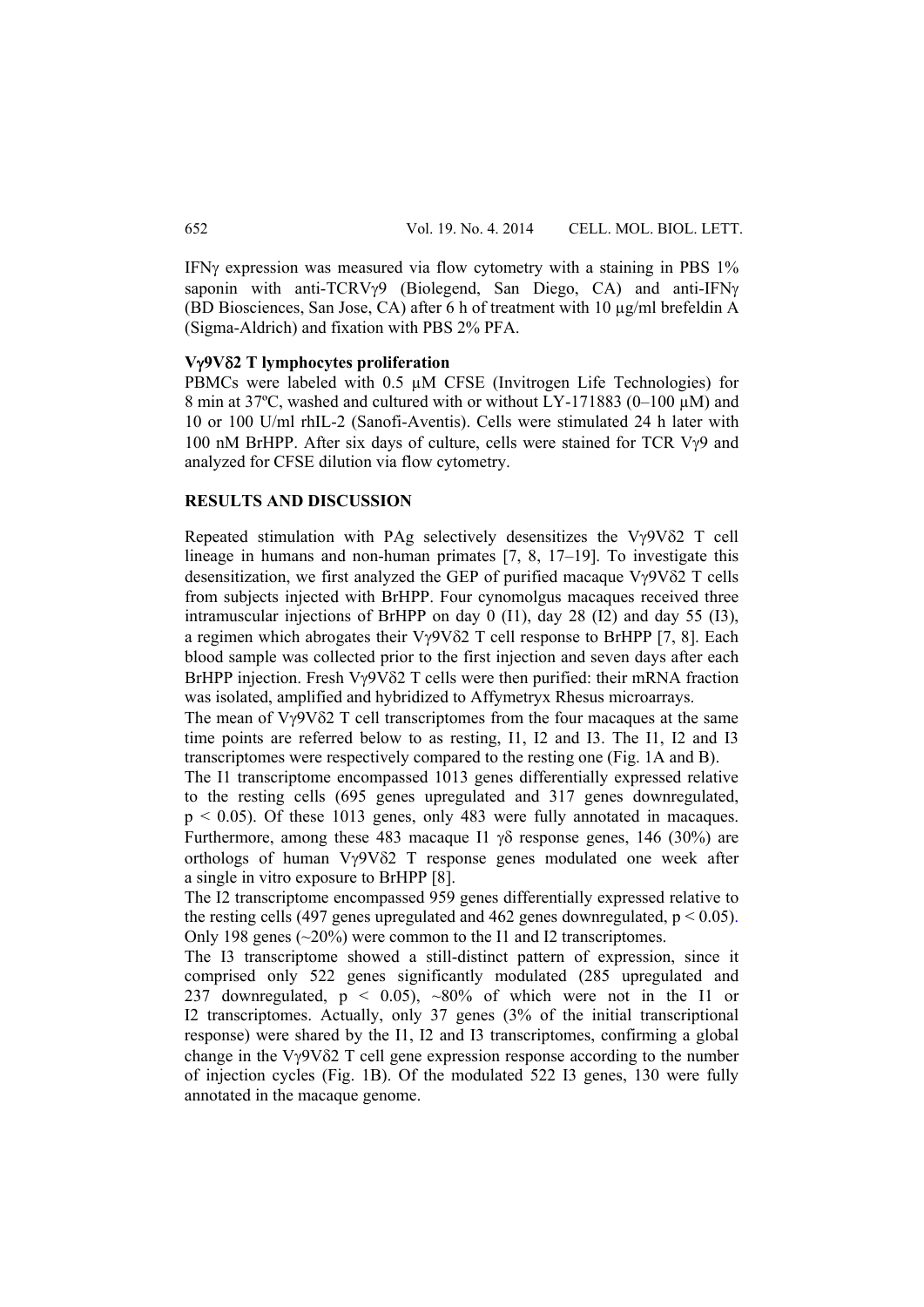

Fig. 1. Gene signature of macaque  $V\gamma9V\delta2$  T cells repeatedly injected with phosphoantigen unveils induction of the PPAR $\alpha$  pathway. A – The mean of the gene expression level and fold change expression for the I1, I2 and I3 of BrHPP injections respectively compared to the resting one (four macaques). B – Shared genes differentially expressed compared to resting cells for the three injections I1, I2 and I3.

When analyzed with Autocompare software for significant enrichment of gene signatures, the I3 genes NPDC1, GPNMB, GNRH1, SFN (*p14-3-3* $\sigma$  repressor), EML4, RB1, CDKN2C (*p18*), and PRKCA corresponded to negative regulation of the cell cycle pathway ( $p = 3 \times 10^{-4}$ ). No selective enrichment in T cell anergy or lymphocyte exhaustion gene signatures was found for the I3 genes. Nevertheless, the only other significant gene signature of the I3  $V\gamma9V\delta2$  T cell transcriptome was the PPAR $\alpha$  pathway (p = 5 x10<sup>-4</sup>, Biocarta) based on upregulation of the EP300, NCOR2, MED1, PRKC1, HSD17B4, PRKAR2B and RB1 genes, while RARA and PRKCA were downregulated. The above results showed a global decrease in transcriptional  $V\gamma9V\delta2$  T cell responses to successive in vivo stimulations by PAg and an activation of the PPAR $\alpha$  pathway in macaque  $V\gamma9V\delta2$  T cells after a I3 exposure to stimulating PAg.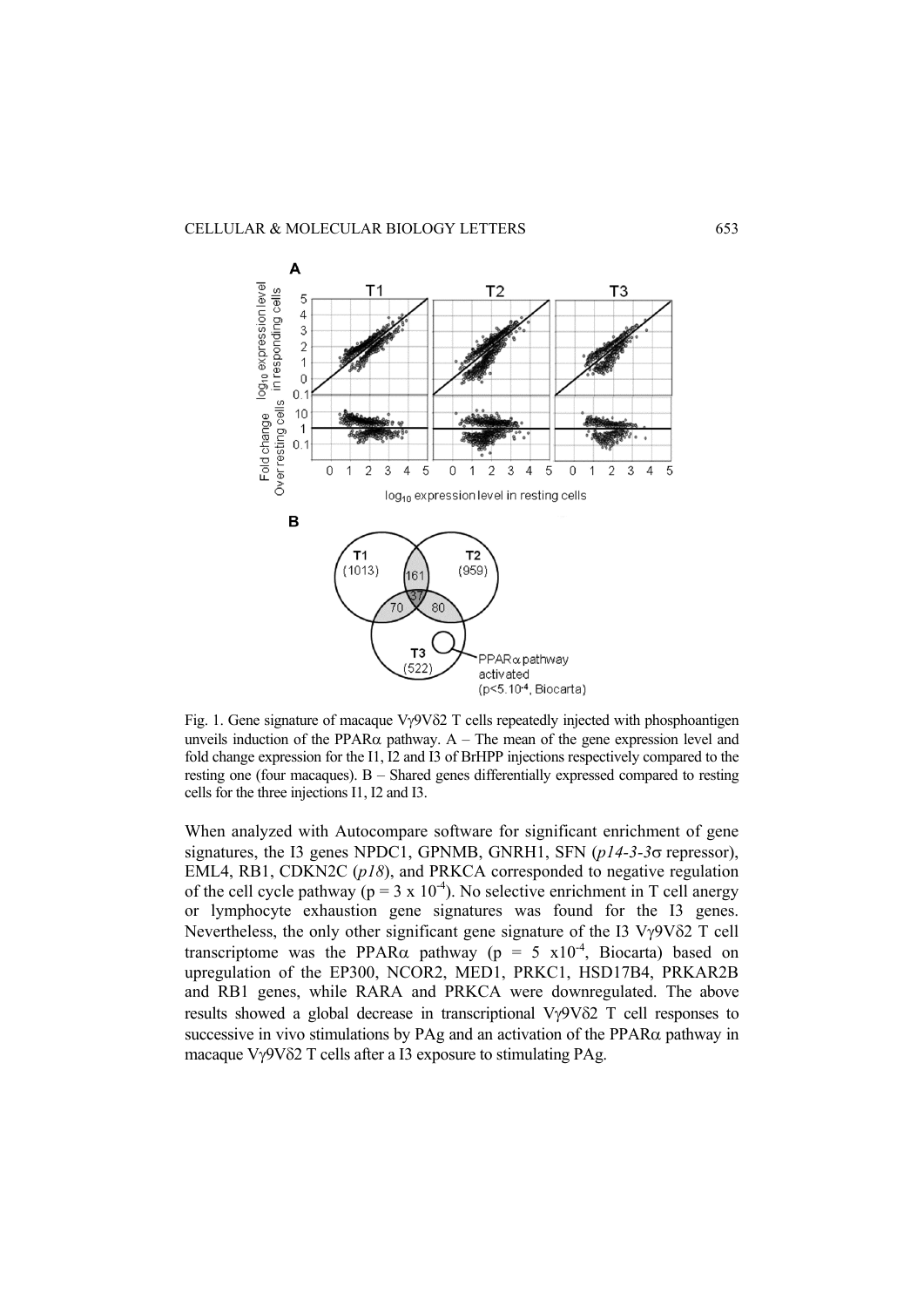

Fig. 2. PPAR $\alpha$  agonist inhibits CD69 induction, IFN $\gamma$  expression and proliferation of Vy9V $\delta$ 2 T cells. A – Expression of CD69 by Vy9V $\delta$ 2 T cells gated after 2 days of culture with or without BrHPP and LY-171883 (1, 10 or 100  $\mu$ M). B - Mean of percentage of CD69 positive cells from 5 independent experiments.  $C -$  Expression of intracellular IFN $\gamma$  by V $\gamma$ 9V $\delta$ 2 T cells cultured with or without LY-171883 (1, 10 or 100  $\mu$ M), mean from 5 independent experiments. D – Expression of intracellular IFN $\gamma$  by V $\gamma$ 9V $\delta$ 2 T cells, one of the 5 experiments.  $E -$  Proliferation of V $\gamma$ 9V $\delta$ 2 T cells visualized by CFSE dilution in V $\gamma$ 9V $\delta$ 2 T cells after 6 days of culture with or without LY-171883 (1, 10 or 100  $\mu$ M) and with 10 U or 100 U of rhIL-2. \*p < 0.05.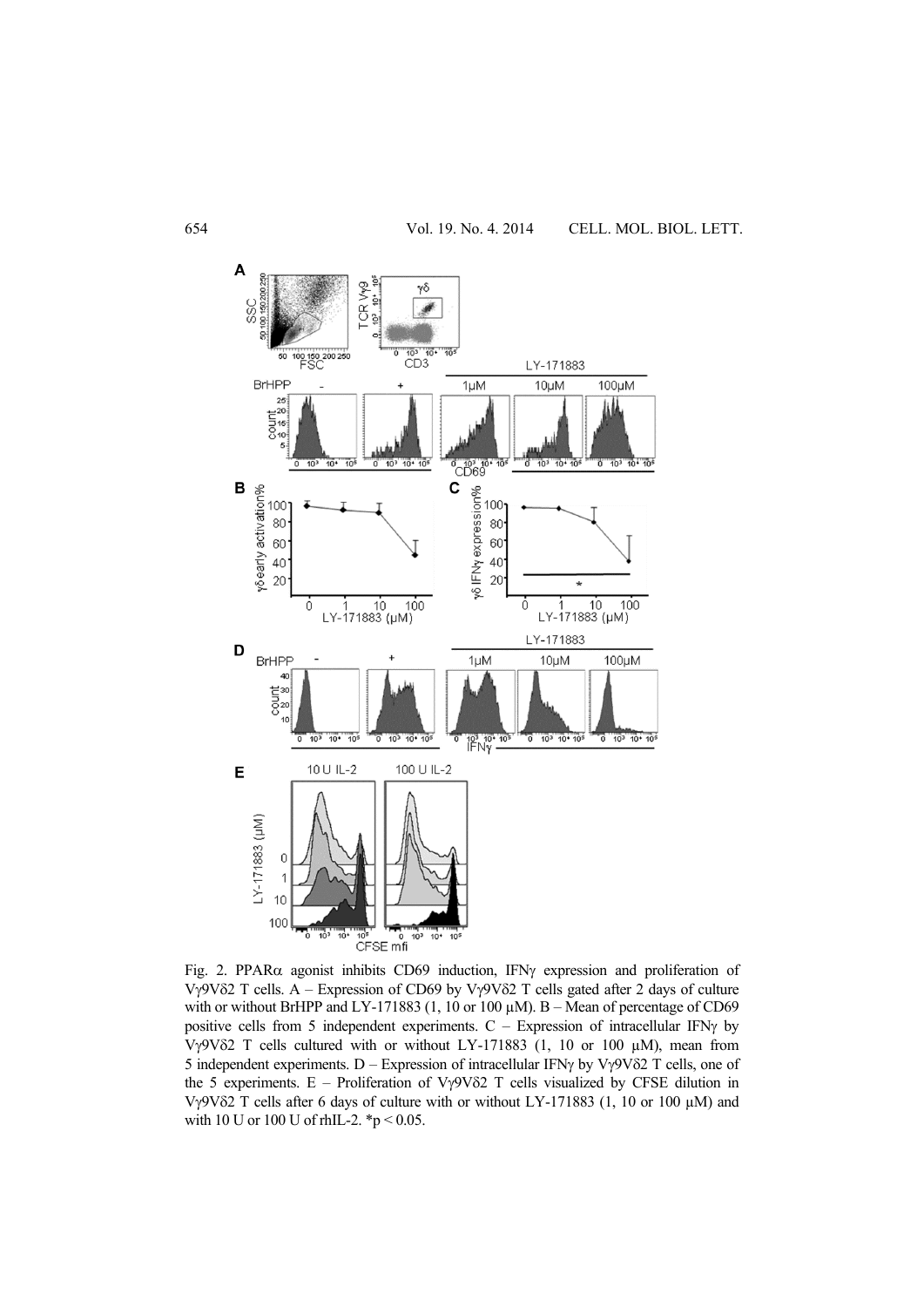Among the natural ligands of  $PPAR\alpha$ , various eicosanoids, such as leucotriene B4, are generated during inflammatory responses [20, 21]. In addition to these effects of ligand-bound PPAR $\alpha$  on NF- $\kappa$ B and c-jun, it has also been reported that ligand-free PPAR $\alpha$  may inhibit the phosphorylation of p38 [22], a kinase that also promotes IFN $\gamma$  transcription downstream of TCR stimulation [23].

Thus, we analyzed the in vitro response of human  $V\gamma9V\delta2$  T cells stimulated with a PPAR $\alpha$  agonist, LY171883. Early activation was measured by the surface expression of CD69 by V $\gamma$ 9V $\delta$ 2 T cells after 2 days of fresh PBMC culture with BrHPP. Among the living lymphocytes, gated TCR  $V\gamma9^+$  cells expressed CD69 if activated by BrHPP (Fig. 2A). Preincubation with LY-171883 led to a significant dose-dependent decrease in this expression (Fig. 2A and B).

Then, we analyzed the effect of  $PPAR\alpha$  agonists on the intracellular expression of IFN $\gamma$  by V $\gamma$ 9V $\delta$ 2 T cells. BrHPP-activation with a blocking secretion led to an expression of intracellular IFN<sub>Y</sub>, which was inhibited by the preincubation with LY-171883 in a dose-dependent manner (Fig. 2C and D). Finally, we showed that  $LY-171883$  induced an inhibition of the  $V\gamma9V\delta2$  T cell proliferation, evaluated by the CFSE dilution, when cultured for six days with a weak or high dose of rhIL-2 (Fig. 2E). Thus, in vitro activation of the PPAR $\alpha$ pathway leads to the inhibition of BrHPP-induced activation and proliferation of human Vy9V82 T cells.

We know from in vivo studies that  $V\gamma9V\delta2$  T cells from macaques respond to a first BrHPP injection by amplification in the blood, but they become nonresponsive following several BrHPP injections [7, 8]. Our finding, which highlights the activation of the PPAR $\alpha$  pathway in V $\gamma$ 9V $\delta$ 2 T cells from primates injected three times with BrHPP, can be thus associated with the nonresponse of these cells under the same in vivo experimental conditions. In humans, repeated exposure to BrHPP also leads to rapid exhaustion of the Vy9V82 T cell response [9]. Moreover, the similarity of human and non-human primate  $V\gamma9V\delta2$  T cells allows the correlation of the two discoveries. With this study, we highlighted the involvement of the PPAR $\alpha$  pathway in the antigenselective desensitization of human  $Vv9V\delta2$  T cells.

The use of inhibitors of the PPAR $\alpha$  pathway or a method preventing its activation could enhance the advantage of using cancer immunotherapy based on  $V\gamma9V\delta2$  T cells. Indeed, the repression of PPAR $\alpha$  expression can be induced by TNF $\alpha$  [24] or by a group of N-(methylsulfonyl)amides derived from PPAR $\alpha$  agonist carboxylic acids with an antagonist behavior on  $PPAR\alpha$  [25]. Some kinases or their activators can also lead to specific inhibition of  $PPAR\alpha$  transcriptional activity, such as the MEK1 or AMP-activated protein kinase activators 5-aminoimidazole-4-carboxamide riboside [26, 27]. Furthermore, it was shown very recently that  $PPAR\alpha$  inhibition could improve the therapeutic efficacy of glucocorticoids in aggressive forms of chronic lymphocytic leukemia [28]. Thus,  $PPAR\alpha$  inhibition could be used in  $V\gamma9V\delta2$  T cell-based cancer immunotherapy.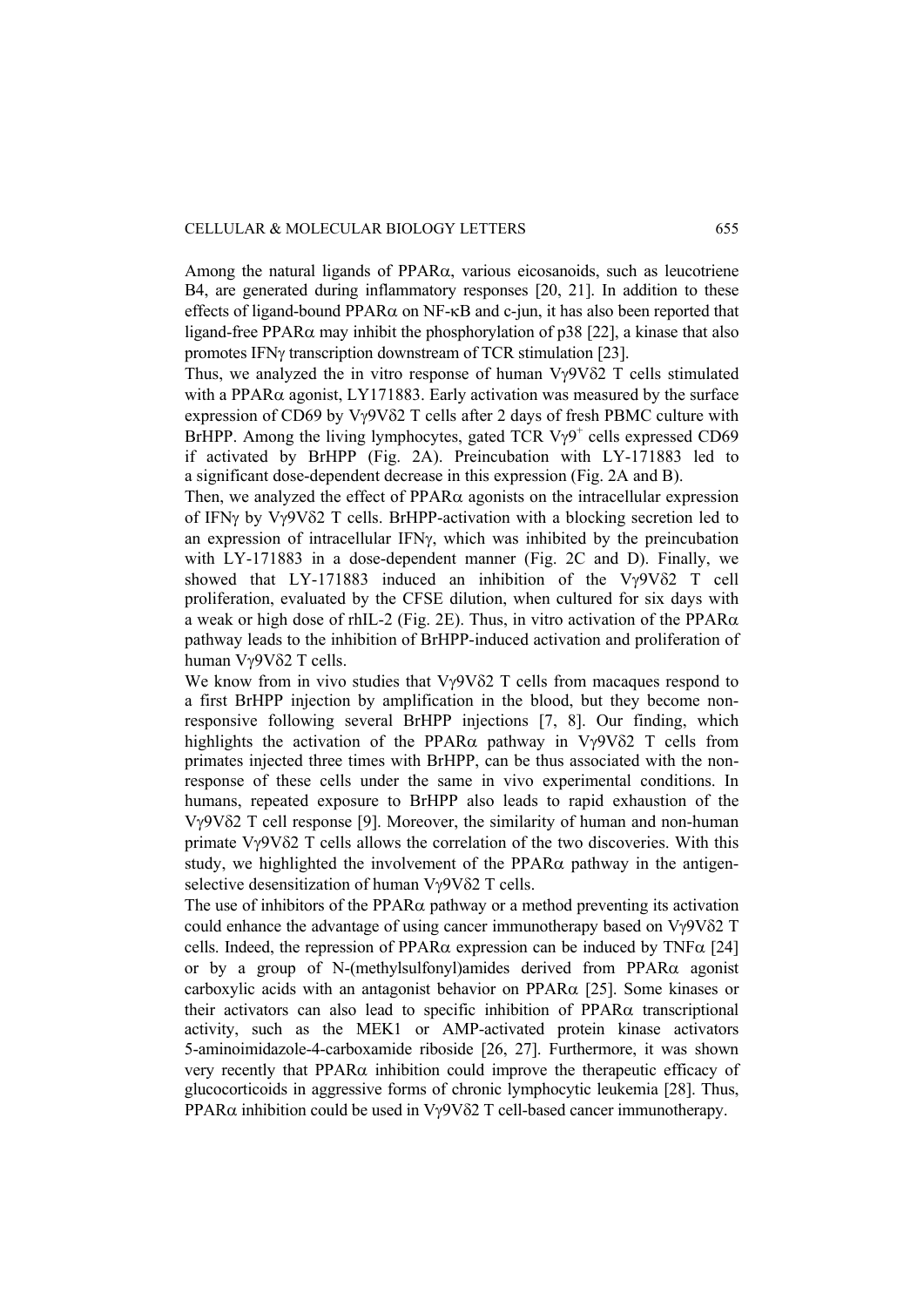**Acknowledgements.** We would like to thank Laurence Lamant and Pierre Brousset for their helpful suggestions. Innate Pharma graciously provided us with clinical grade batches of BrHPP. Thank you also to Laboratoires Sanofi-Aventis for the kind gift of recombinant human IL-2. This study was supported in part by institutional grants from the Institut National de la Santé et de la Recherche Médicale (INSERM) and the Université de Toulouse 3 and contracts from Institut National du Cancer (RITUXOP and V9V2TER).

**Conflict of interest.** The authors declare no relevant conflict of interest.

#### **REFERENCES**

- 1. Angelini, D.F., Borsellino, G., Poupot, M, Diamantini, A., Poupot, R., Bernardi, G., Poccia, F., Fournie, J. J. and Battistini, L. FcgammaRIII discriminates between 2 subsets of Vgamma9Vdelta2 effector cells with different responses and activation pathways. **Blood** 104 (2004) 1801-1807.
- 2. Rothenfusser, S., Buchwald, A., Kock, S., Ferrone, S. and Fisch, P. Missing HLA class I expression on Daudi cells unveils cytotoxic and proliferative responses of human gammadelta T lymphocytes. **Cell. Immunol.** 215 (2002) 32-44.
- 3. Kunzmann, V. and Wilhelm, M. Anti-lymphoma effect of gammadelta T cells. **Leuk. Lymphoma** 46 (2005) 671-680.
- 4. Bonneville, M. and Scotet, E. Human Vgamma9Vdelta2 T cells: promising new leads for immunotherapy of infections and tumors. **Curr. Opin. Immunol.** 18 (2006) 539-546.
- 5. Kabelitz, D., Wesch, D. anf He, W. Perspectives of gammadelta T cells in tumor immunology. **Cancer Res.** 67 (2007) 5-8.
- 6. Caccamo, N., Meraviglia, S., Cicero, G., Gulotta, G., Moschella, F., Cordova, A., Gulotta, E., Salerno, A. and Dieli, F. Aminobisphosphonates as new weapons for gammadelta T cell-based immunotherapy of cancer. **Curr. Med. Chem.** 15 (2008) 1147-1153.
- 7. Sicard, H., Ingoure, S., Luciani, B., Serraz, C., Fournie, J.J., Bonneville, M., Tiollier, J. and Romagne, F. In vivo immunomanipulation of V gamma 9V delta 2 T cells with a synthetic phosphoantigen in a preclinical nonhuman primate model. **J. Immunol.** 175 (2005) 5471-5480.
- 8. Cendron, D., Ingoure, S., Martino, A., Casetti, R., Horand, F., Romagne, F., Sicard, H., Fournie, J.J. and Poccia, F. A tuberculosis vaccine based on phosphoantigens and fusion proteins induces distinct gammadelta and alphabeta T cell responses in primates. **Eur. J. Immunol.** 37 (2007) 549-565.
- 9. Sicard, H., Rossi, JP., Rousselot, P., Colette, A., Paiva C., Ingoure, S. and Lafaye de Micheaux, S. Cognitive study of reactivity to IPH1101 of peripheral  $\gamma\delta$  T lymphocytes from chronic myeloid leukemia, multiple myeloma and follicular lymphoma patients. **ASH Annual Meeting Abstracts** 112 (2008) 1530.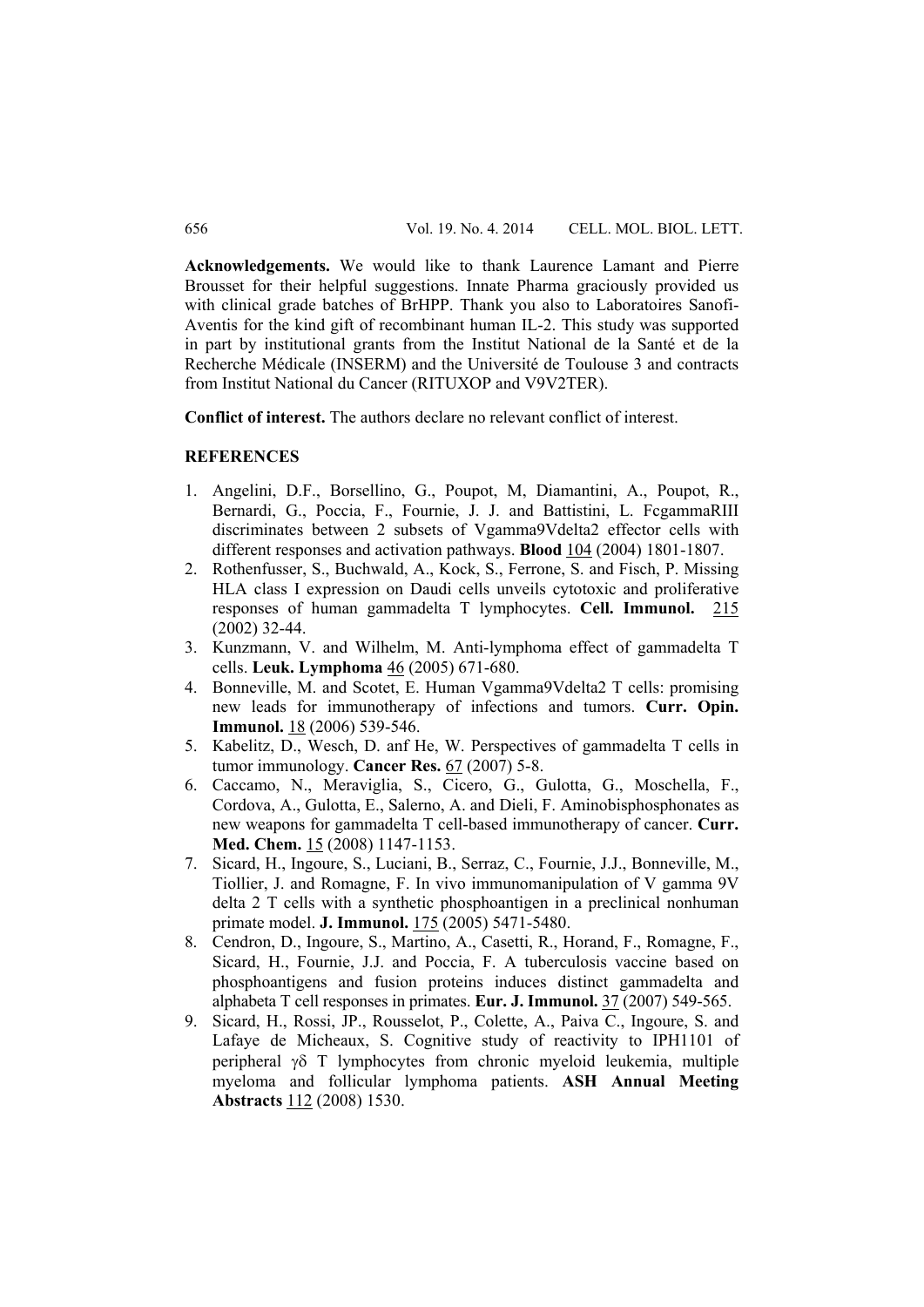- 10. Barbier, O., Torra, I.P., Duguay, Y., Blanquart, C., Fruchart, J.C., Glineur, C. and Staels, B. Pleiotropic actions of peroxisome proliferator-activated receptors in lipid metabolism and atherosclerosis. **Arterioscler. Thromb. Vasc. Biol.** 22 (2002) 717-726.
- 11. Daynes, R.A. and Jones, D.C. Emerging roles of PPARs in inflammation and immunity. **Nat. Rev. Immunol.** 2 (2002) 748-759.
- 12. Delerive, P., De Bosscher, K., Besnard, S., Vanden Berghe, W., Peters, J.M., Gonzalez, F. J., Fruchart, J.C., Tedgui, A., Haegeman, G. and Staels, B. Peroxisome proliferator-activated receptor alpha negatively regulates the vascular inflammatory gene response by negative cross-talk with transcription factors NF-kappaB and AP-1. **J. Biol. Chem.** 274 (1999) 32048-32054.
- 13. Zhang, M.A., Rego, D., Moshkova, M., Kebir, H., Chruscinski, A., Nguyen, H., Akkermann, R., Stanczyk, F.Z., Prat, A., Steinman, L. and Dunn, S.E. Peroxisome proliferator-activated receptor (PPAR)alpha and -gamma regulate IFNgamma and IL-17A production by human T cells in a sexspecific way. **Proc. Natl. Acad. Sci. USA** 109 (2012) 9505-9510.
- 14. Martinet, L., Poupot, R. and Fournie, J.J. Pitfalls on the roadmap to gammadelta T cell-based cancer immunotherapies. **Immunol. Lett.** 124 (2009) 1-8.
- 15. Capietto, A.H., Martinet, L. and Fournie, J.J. How tumors might withstand gammadelta T-cell attack. **Cell. Mol. Life Sci.** 68 (2011) 2433-2442.
- 16. Subramanian, A., Tamayo, P., Mootha, V.K., Mukherjee, S., Ebert, B.L., Gillette, M.A., Paulovich, A., Pomeroy, S.L., Golub, T.R., Lander, E.S. and Mesirov, J.P. Gene set enrichment analysis: a knowledge-based approach for interpreting genome-wide expression profiles. **Proc. Natl. Acad. Sci. USA** 102 (2005) 15545-15550.
- 17. Boullier, S., Poquet, Y., Debord, T., Fournie, J.J. and Gougeon, M.L. Regulation by cytokines (IL-12, IL-15, IL-4 and IL-10) of the Vgamma9Vdelta2 T cell response to mycobacterial phosphoantigens in responder and anergic HIV-infected persons. **Eur. J. Immunol**. 29 (1999) 90-99.
- 18. Martini, F., Paglia, M.G., Montesano, C., Enders, P.J., Gentile, M., Pauza, C.D., Gioia, C., Colizzi, V., Narciso, P., Pucillo, L.P. and Poccia, F. V gamma 9V delta 2 T-cell anergy and complementarity-determining region 3-specific depletion during paroxysm of nonendemic malaria infection. **Infect. Immun.** 71 (2003) 2945-2949.
- 19. Montesano, C., Gioia, C., Martini, F., Agrati, C., Cairo, C., Pucillo, L.P., Colizzi, V. and Poccia, F. Antiviral activity and anergy of gammadeltaT lymphocytes in cord blood and immuno-compromised host. **J. Biol. Regul. Homeost. Agents** 15 (2001) 257-264.
- 20. Luna-Gomes, T., Bozza, P.T. and Bandeira-Melo, C. Eosinophil recruitment and activation: the role of lipid mediators. **Front. Pharmacol.** 4 (2013) 27.